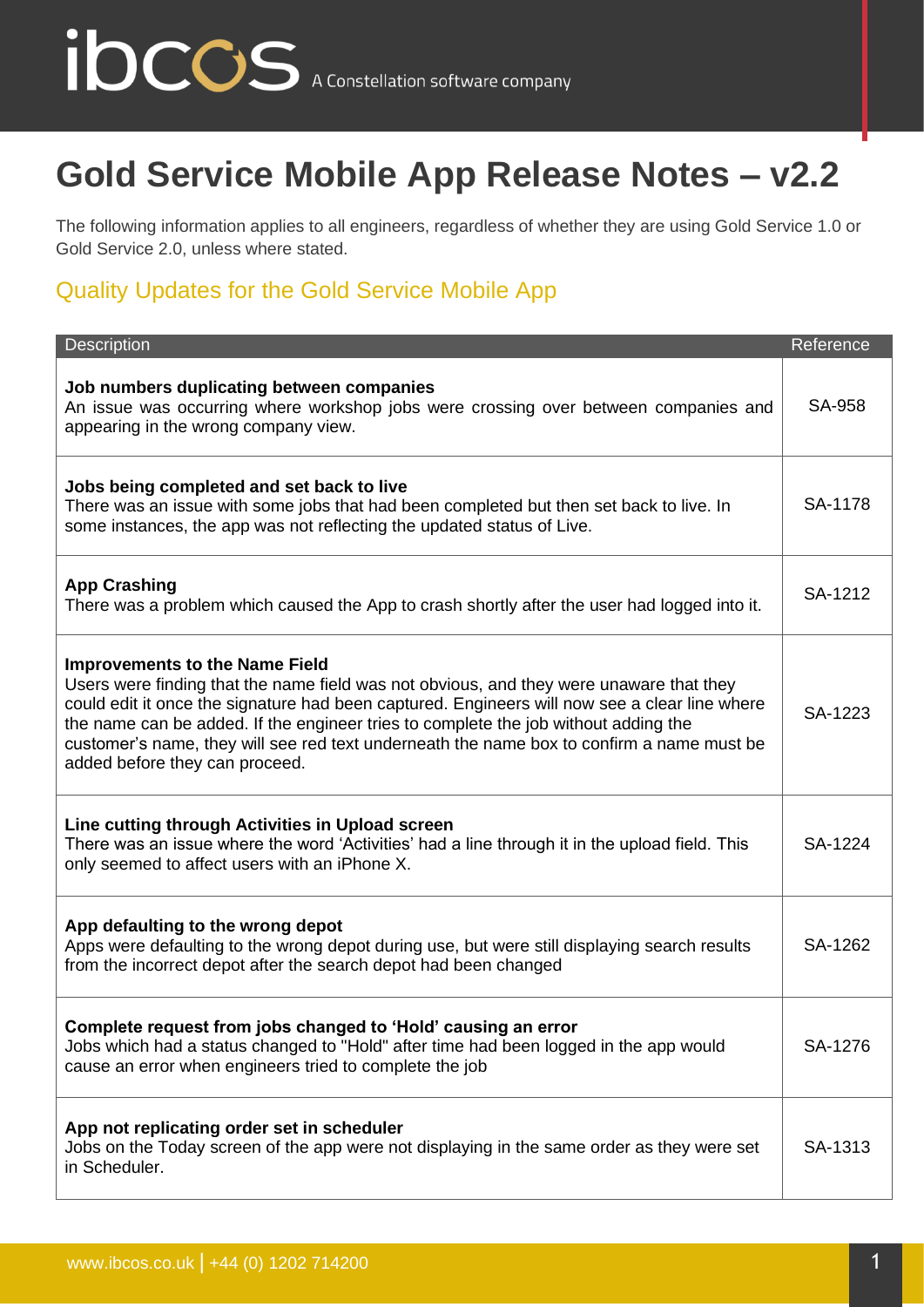## ibccos A Constellation software company

| <b>Description</b>                                                                                                                                                                                                                                                                                                                                                                                                                                                                                                                                                                                                                                                                                                                                                                                | Reference     |
|---------------------------------------------------------------------------------------------------------------------------------------------------------------------------------------------------------------------------------------------------------------------------------------------------------------------------------------------------------------------------------------------------------------------------------------------------------------------------------------------------------------------------------------------------------------------------------------------------------------------------------------------------------------------------------------------------------------------------------------------------------------------------------------------------|---------------|
| Copy and Paste function not working<br>Engineers using Gold Service 2.0 were unable to copy and paste information into the job<br>story. This has now been fixed, and engineers can now copy data from elsewhere into the job<br>story – for example: from the notepad of their phone.                                                                                                                                                                                                                                                                                                                                                                                                                                                                                                            | <b>SA-958</b> |
| Time Uploading Issues due to GPS location services<br>There was a problem with time logged by engineers not reaching the Portal when they had<br>their GPS location services switched on.                                                                                                                                                                                                                                                                                                                                                                                                                                                                                                                                                                                                         | SA-1346       |
| App crashing with no error message<br>Engineers were finding their app was crashing, but no error message was being returned to<br>confirm the reason for the crash.                                                                                                                                                                                                                                                                                                                                                                                                                                                                                                                                                                                                                              | SA-1355       |
| Improved process for time logged when no signal available<br>We have changed the way data is uploaded to the Portal when there is no wifi connection.<br>Before, when an engineer logged time on the App without wifi connection, they would receive<br>an error message instructing them to manually upload the data using the manual upload<br>function. We have improved this process so that now, if an engineer logs time on the App<br>when no wifi is available, the data will automatically upload as soon as connection is restored.<br>As a result, engineers will no longer see an error message instructing them to manually<br>upload the data. We recommend engineers still check this manual upload function throughout<br>the day to ensure all data has been sent to the portal. | N/A           |
| <b>App Compatibility</b><br>Ibcos will no longer be supporting Gold Service for the mobile app operating system<br>Marshmallow OS6. The functionality of Gold Service is ever evolving and improving and to<br>ensure our customers get the best results of the product, we can only support devices with<br>operating systems that can demonstrate the features' full potential.                                                                                                                                                                                                                                                                                                                                                                                                                 | N/A           |